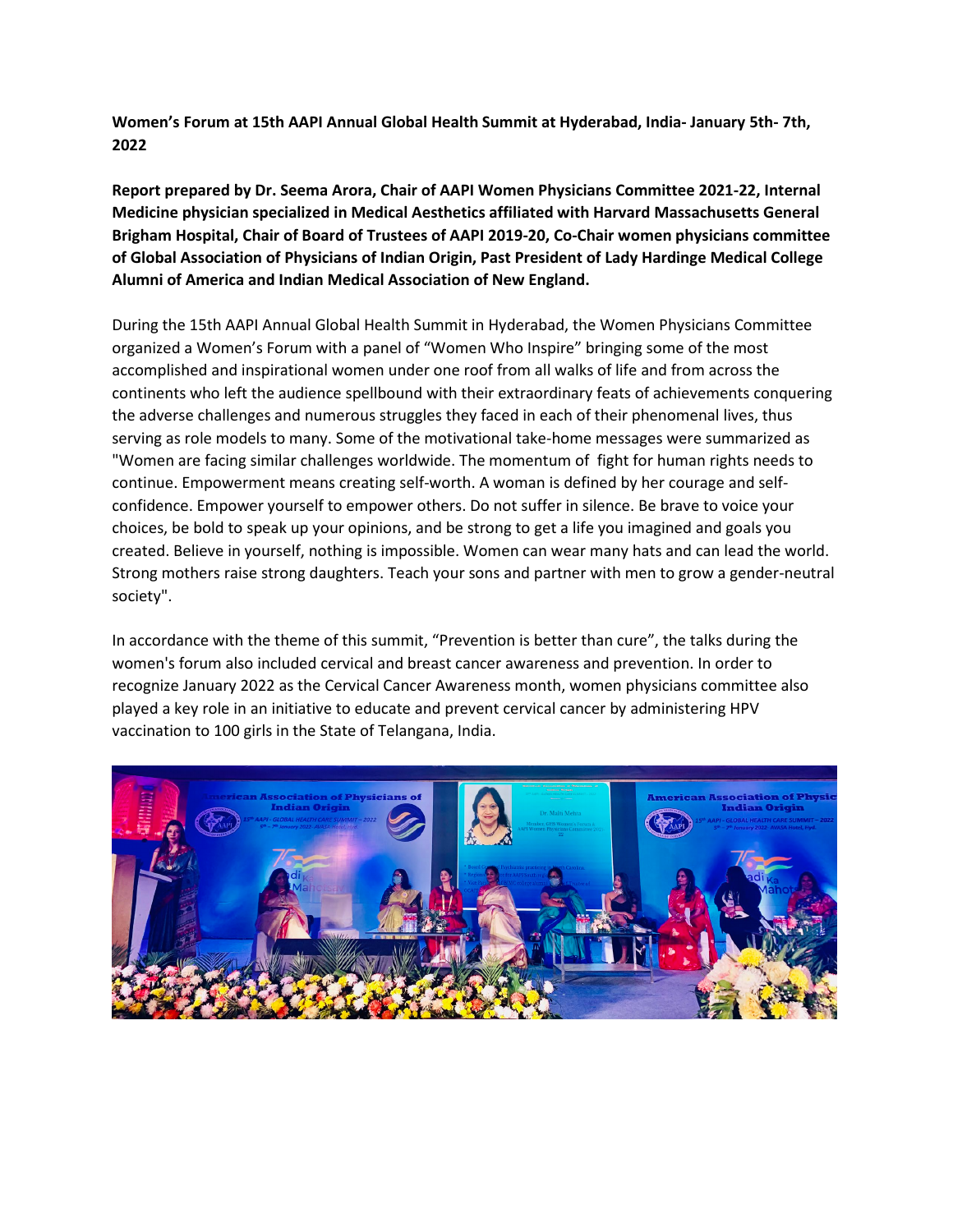

GHS Women's Forum Speakers and Committee

GHS Women's Forum Speakers:

1. Ms. Preity Upala

Investment banker, Media Entrepreneur, Geo-political Expert, Award-winning International Columnist, Director of The Omnia Institute. Actor, Radio/TV Commentator in Hollywood, Host of a popular show 'The Preity Experience', and Miss India International.

## 2. Dr. Juby A. Jacob-Nara

Physician with Masters in Public Health and Business Administration. Chief Medical Officer & Vice President of Global Clinical Development and Medical Affairs at Sanofi-Genzyme, Washington DC.

## 3. Dr. Meenacshi Martins

Practicing consultant psychiatrist honored by the Psychiatric Society of Goa for services rendered in the field of Mental Health. Award-winning Theater Artist, Film, Television, and Netflix Actress.

## 4. Dr. Shantha Kumari

Senior Gynecologist and Laparoscopic Surgeon in Hyderabad, President of the Federation of Obstetric & Gynecologic Societies of India and the Treasurer of International Federation of Obstetrics & gynecology.

## 5. Dr. Tejaswini Manogna

Young Medical Doctor from Hyderabad, titleholder of the beauty pageant 'Divine Miss Earth India 2019', a Model and a professional Bharatnatyam dancer.